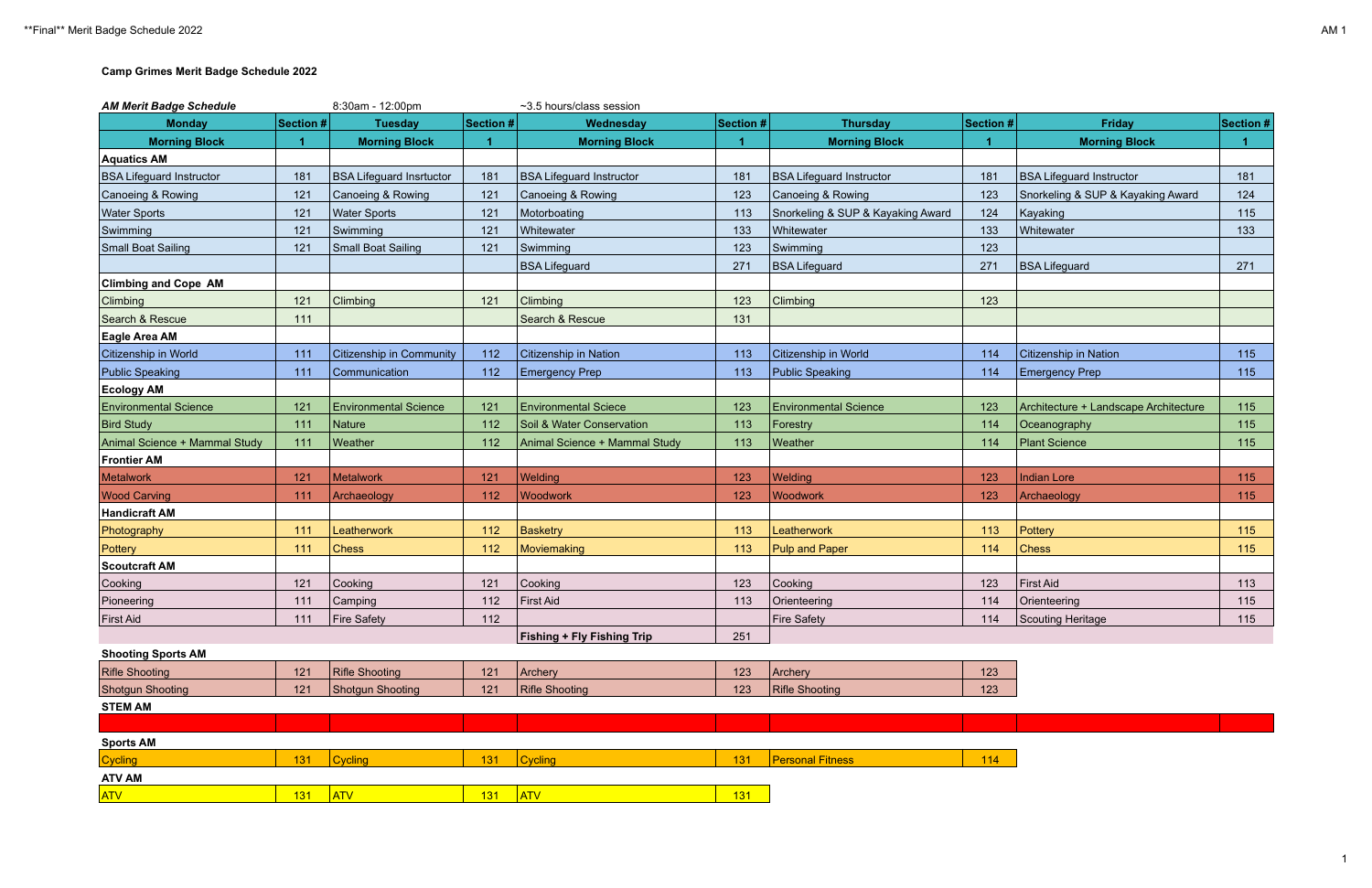\*\*Final\*\* Merit Badge Schedule 2022

AM<sub>1</sub>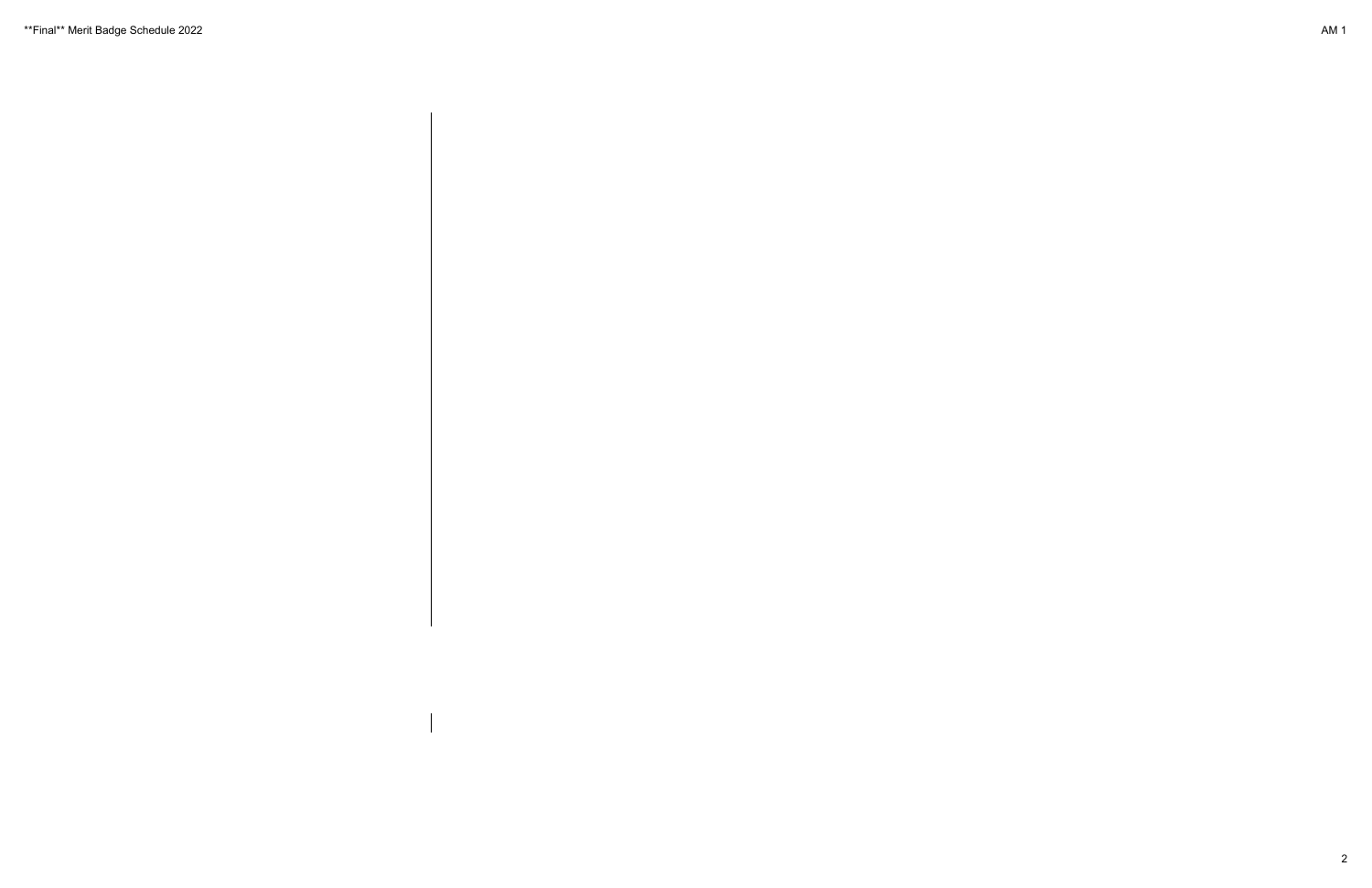## **Camp Grimes Merit Badge Schedule 2022**

| <b>PM Merit Badge Schedule</b> |                 | $1:30$ pm - $3:15$ pm         |                 | ~1.75 hours/class session           |                                    |                  |                              |                 |
|--------------------------------|-----------------|-------------------------------|-----------------|-------------------------------------|------------------------------------|------------------|------------------------------|-----------------|
| <b>Monday</b>                  | <b>Section#</b> | <b>Tuesday</b>                | <b>Section#</b> | <b>Wednesday</b><br><b>Section#</b> | <b>Thursday</b>                    | <b>Section #</b> | <b>Friday</b>                | <b>Section#</b> |
| <b>Afternoon Block</b>         | $\mathbf{2}$    | <b>Afternoon Block</b>        | $\mathbf{2}$    | <b>Afternoon Block</b>              | <b>Afternoon Block</b>             | $\overline{2}$   | <b>Afternoon Block</b>       |                 |
| <b>Aquatics PM</b>             |                 |                               |                 |                                     |                                    |                  |                              |                 |
| <b>BSA Lifeguard</b>           | 271             | <b>BSA Lifeguard</b>          | 271             |                                     |                                    |                  |                              |                 |
| Kayaking                       | 221             | Kayaking                      | 221             |                                     |                                    |                  | <b>Whitewater River Trip</b> | 133             |
| Lifesaving                     | 221             | Lifesaving                    | 221             |                                     |                                    |                  |                              |                 |
| Trailblazer Swim               | 231             | <b>Trailblazer Swim</b>       | 231             |                                     | <b>Trailblazer Swim</b>            | 231              |                              |                 |
| <b>Cope and Climbing PM</b>    |                 |                               |                 |                                     |                                    |                  |                              |                 |
| <b>COPE</b>                    | 261             | COPE                          | 261             |                                     | <b>COPE</b>                        | 261              |                              |                 |
| Eagle Area PM                  |                 |                               |                 |                                     |                                    |                  |                              |                 |
| Citizenship in Nation          | 221             | Citizenship in Nation         | 221             |                                     | Public Health                      | 214              |                              |                 |
| <b>Public Speaking</b>         | 221             | <b>Public Speaking</b>        | 221             |                                     | <b>Citizenship in Community</b>    | 224              |                              |                 |
| Communication                  | 221             | Comminication                 | 221             |                                     | Communication                      | 224              |                              |                 |
| <b>Ecology PM</b>              |                 |                               |                 |                                     |                                    |                  |                              |                 |
| Animal Science + Mammal Study  | 221             | Animal Science + Mammal Study | 221             |                                     | <b>Fish and Wildlife Managment</b> | 214              |                              |                 |
| Oceanography                   | 221             | Oceanography                  | 221             |                                     | Forestry                           | 224              |                              |                 |
| <b>Environmental Science</b>   | 231             | <b>Environmental Science</b>  | 231             |                                     | <b>Environmental Science</b>       | 231              |                              |                 |
| <b>Frontier PM</b>             |                 |                               |                 |                                     |                                    |                  |                              |                 |
| <b>Metalwork</b>               | 231             | <b>Metalwork</b>              | 231             |                                     | Metalwork                          | 231              |                              |                 |
| Geology                        | 211             | <b>Indian Lore</b>            | 212             |                                     | Geology                            | 214              |                              |                 |
| <b>Wood Carving</b>            | 221             | <b>Wood Carving</b>           | 221             |                                     |                                    |                  |                              |                 |
| <b>Handicraft PM</b>           |                 |                               |                 |                                     |                                    |                  |                              |                 |
| Sculpture                      | 221             | Sculptue                      | 221             |                                     | Fingerprinting                     | 214              |                              |                 |
| Photography                    | 221             | Photography                   | 221             |                                     | Moviemaking                        | 224              |                              |                 |
| <b>Pulp and Paper</b>          | 221             | <b>Pulp and Paper</b>         | 221             |                                     |                                    |                  |                              |                 |
| <b>Scoutcraft PM</b>           |                 |                               |                 |                                     |                                    |                  |                              |                 |
| <b>Wilderness Survival</b>     | 221             | Wilderness Survival           | 221             |                                     | Camping                            | 224              |                              |                 |
| Cooking                        | 231             | Cooking                       | 231             |                                     | Cooking                            | 231              |                              |                 |
| Pioneering                     | 221             | Pioneering                    | 221             |                                     | <b>Scouting Heritage</b>           | 224              |                              |                 |
| <b>Fishing + Fly Fishing</b>   | 251             | <b>Fishing + Fly Fishing</b>  | 251             |                                     |                                    |                  |                              |                 |
| <b>Shooting Sports PM</b>      |                 |                               |                 |                                     |                                    |                  |                              |                 |
| Archery                        | 241             | Archery                       | 241             |                                     |                                    |                  |                              |                 |
| <b>Shotgun Shooting</b>        | 241             | Shotgun Shooting              | 241             |                                     |                                    |                  |                              |                 |
| <b>STEM PM</b>                 |                 |                               |                 |                                     |                                    |                  |                              |                 |
| Space Exploration              | 221             | Space Exploration             | 221             |                                     | Astronomy                          | 214              |                              |                 |
| Chemistry                      | 221             | <b>Chemistry</b>              | 221             |                                     | Electricity                        | 224              |                              |                 |
| Electricity                    | 221             | Electricity                   | 221             |                                     | Space Exploration                  | 224              |                              |                 |
| <b>Sports PM</b>               |                 |                               |                 |                                     |                                    |                  |                              |                 |
| <b>Personal Fitness</b>        | 221             | <b>Personal Fitness</b>       | 221             |                                     | <b>Sports</b>                      | 214              |                              |                 |
| <b>ATV PM</b>                  |                 |                               |                 |                                     |                                    |                  |                              |                 |
| <b>ATV</b>                     | 261             | <b>ATV</b>                    | 261             |                                     | <b>ATV</b>                         | 261              |                              |                 |
| <b>Trading Post PM</b>         |                 |                               |                 |                                     |                                    |                  |                              |                 |
| Salesmanship                   | 221             | Salesmanship                  | 221             | Salesmanship Sales in TP<br>221     |                                    |                  |                              |                 |